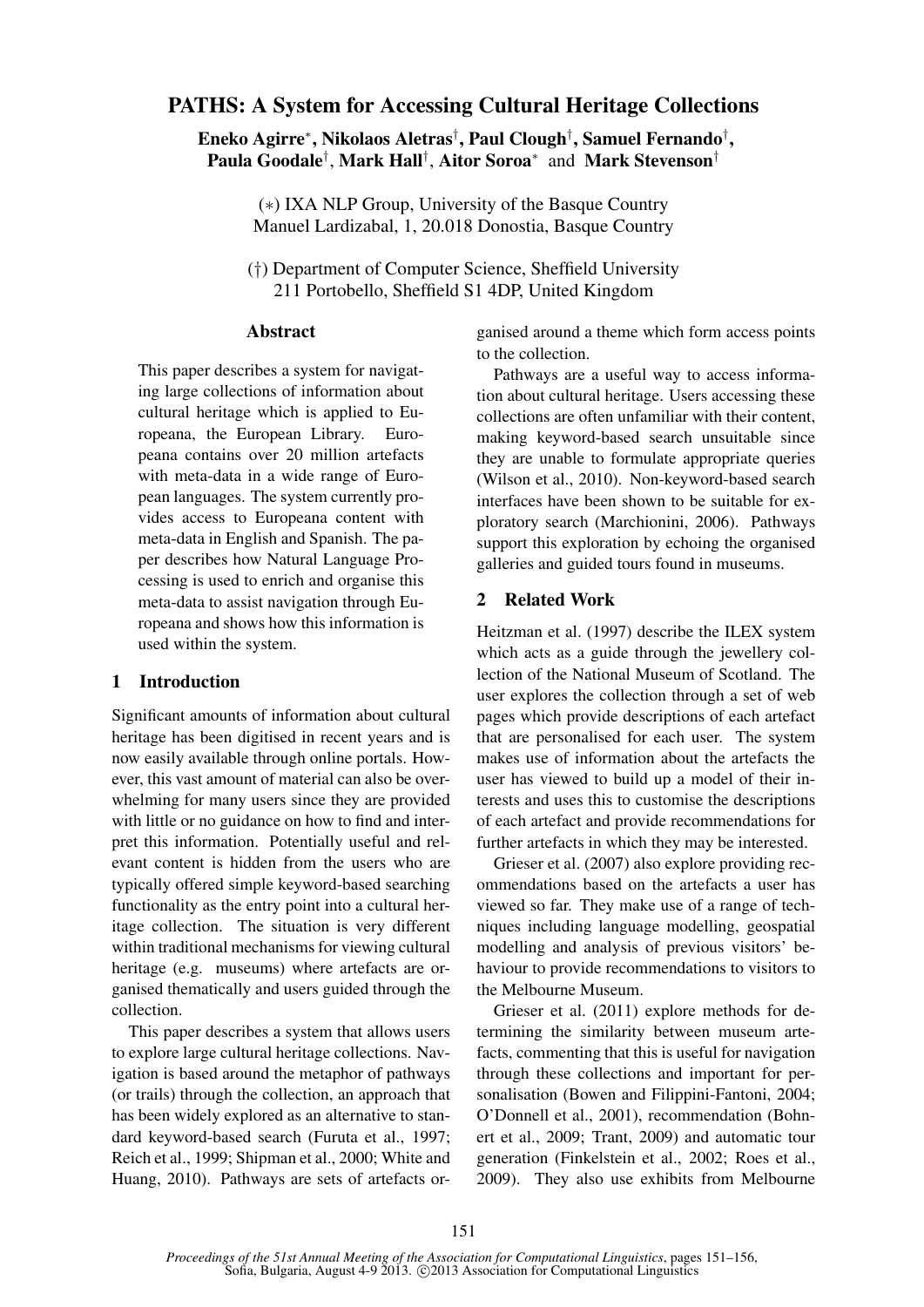Museum and apply a range of approaches to determine the similarity between them, including comparing descriptions and measuring physical distance between them in the museum.

These approaches, like many of the systems that have been developed for online access to cultural heritage (e.g. (Hage et al., 2010)), are based around virtual access to a concrete physical space (i.e. a museum). They often provide tours which are constrained by the physical layout of the museum, such as virtual museum visits. However, these approaches are less suitable for unstructured collections such as databases of cultural heritage artefacts collected from multiple institutions or artefacts not connected with existing physical presentation (e.g. in a museum). The PATHS system is designed for these types of collections and makes use of natural language analysis to support navigation. In particular, similarity between artefacts is computed automatically (see Section 4.1), background information automatically added to artefact descriptions (see Section 4.2) and a hierarchy of artefacts generated (see Section 4.3).

## 3 Cultural Heritage Data

The PATHS system has been applied to data from Europeana<sup>1</sup>. This is a web-portal to collections of cultural heritage artefacts provided by a wide range of European institutions. Europeana currently provides access to over 20 million artefacts including paintings, films, books, archival records and museum objects. The artefacts are provided by around 1,500 institutions which range from major institutions, including the Rijksmuseum in Amsterdam, the British Library and the Louvre, to smaller organisations such as local museums. It therefore contains an aggregation of digital content from several sources and is not connected with any one physical museum.

The PATHS system makes use of three collections from Europeana. The first of these contains artefacts from content providers in the United Kingdom which has meta-data in English. The artefacts in the remaining two collections come from institutions in Spain and have meta-data in Spanish.

**CultureGrid** Culture Grid<sup>2</sup> is a digital content provider service from the Collection Trust<sup>3</sup>. It contains information about over one million artefacts from 40 different UK content providers such as national and regional museums and libraries.

- Cervantes Biblioteca Virtual Miguel De Cervantes<sup>4</sup> contains digitalised Spanish text in various formats. In total, the online library contains about 75,000 works from a range of periods in Spanish history.
- Hispana The Biblioteca Nacional de España<sup>5</sup> contains information about a diverse set of content including text and drawings. The material is collected from different providers in Spain including museums and libraries.

Europeana stores metadata for each artefact in an XML-based format which includes information such as its title, the digital format, the collection, the year of creation and also a short description of each artefact. However, this meta-data is created by the content providers and varies significantly across artefacts. Many of the artefacts have only limited information associated with them, for example a single word title. In addition, the content providers that contribute to Europeana use different hierarchical structures to organise their collections (e.g. Library of Congress Subject Headings<sup>6</sup> and the Art and Architecture Thesaurus<sup>7</sup>), or do not organise their content into any structure. Consequently the various hierarchies that are used in Europeana only cover some of the artefacts and are not compatible with each other.

## 3.1 Filtering Data

Analysis of the artefacts in these three collections revealed that many have short and uninformative titles or lack a description. This forms a challenge to language processing techniques since the artefact's meta-data does not contain enough information to model it accurately.

The collections were filtered by removing any artefacts that have no description and have either fewer than four words in their title or have a title that is repeated more than 100 times in the collection. Table 1 shows the number of artefacts in each of the Europeana collections before and

<sup>1</sup>http://www.europeana.eu

<sup>2</sup>http://www.culturegrid.org.uk

<sup>3</sup>http://www.collectionstrust.org.uk

<sup>4</sup>http://www.cervantesvirtual.com

<sup>5</sup>http://www.bne.es

<sup>6</sup>http://authorities.loc.gov/

<sup>7</sup>http://www.getty.edu/research/tools/ vocabularies/aat/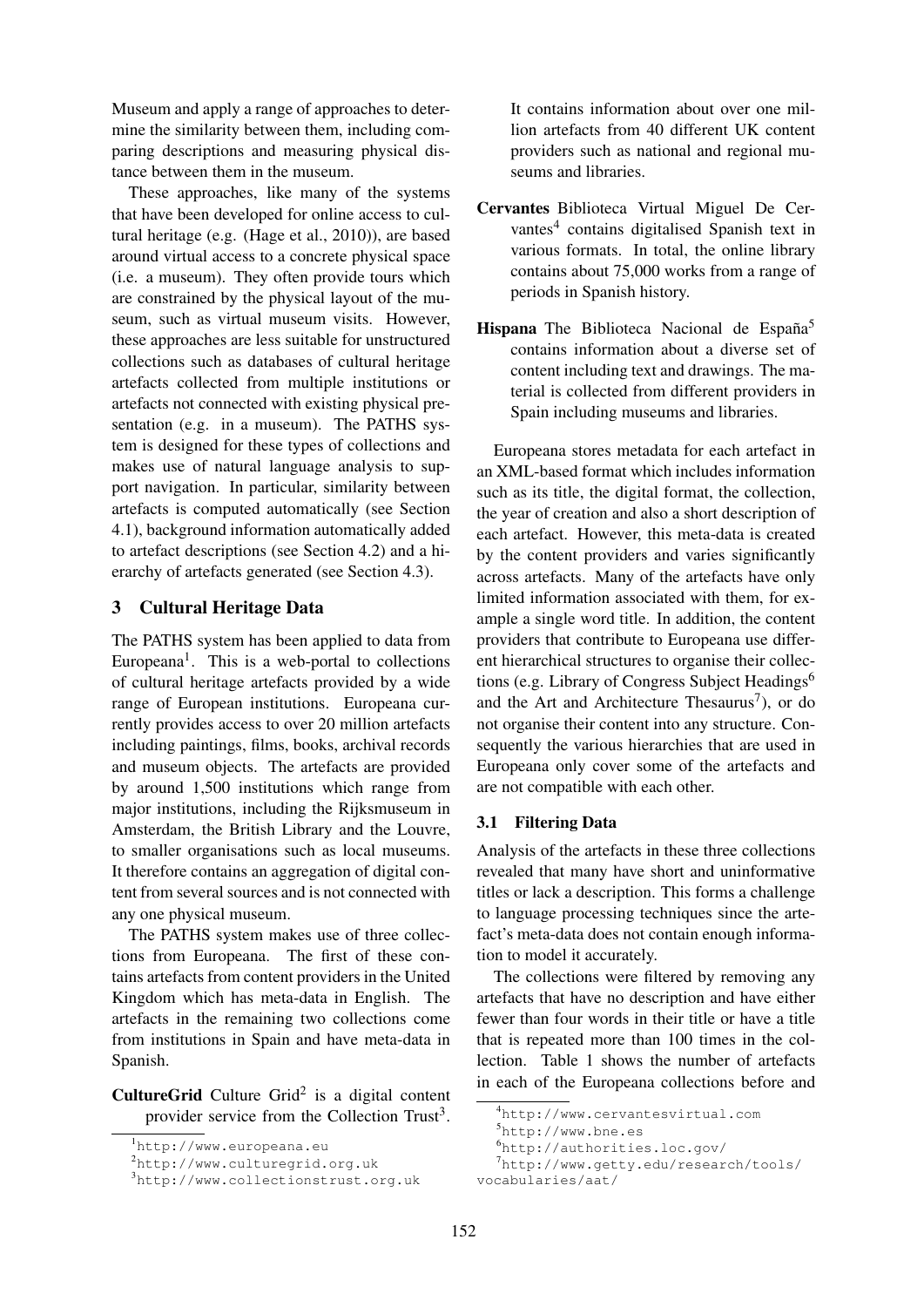after this filter has been applied. Applying the heuristic leads to the removal of around 31% of the artefacts, although the number varies significantly across the collections with 61% of the artefacts in CultureGrid being removed and only 1% of those in Hispana.

| Collection  | Lang. | Total     | Filtered  |
|-------------|-------|-----------|-----------|
| CultureGrid | Eng.  | 1,207,781 | 466,958   |
| Hispana     | Sp.   | 1,235,133 | 1,219,731 |
| Cervantes   | Sp.   | 19,278    | 14,983    |
|             |       | 2,462,192 | 1,701,672 |

Table 1: Number of artefacts in Europeana collections before and after filtering

### 4 Data Processing

A range of pre-preprocessing steps were carried out on these collections to provide additional information to support navigation in the PATHS system.

### 4.1 Artefact Similarity

We begin by computing the similarity between the various artefacts in the Europeana collections. This information is useful for navigation and recommendation but is not available in the Europeana collections since they are drawn from a diverse range of sources.

Similarity is computed using an approach described by Aletras et al. (2012). in which the topics generated from each artefact's metadata using a topic model are compared. Latent Dirichlet Allocation (LDA) (Blei et al., 2003) is a widely used type of topic model in which documents can be viewed as probability distributions over topics,  $\theta$ . The similarity between a pair of documents can be estimated by comparing their topic distributions. This is achieved by viewing each distribution as a vector of probabilities and then computing the cosine of the angle between them:

$$
sim(a,b) = \frac{\vec{\theta_a} \cdot \vec{\theta_b}}{|\vec{\theta_a}| \times |\vec{\theta_b}|}
$$
 (1)

where  $\vec{\theta_a}$  is the vector created from the probability distribution generated by LDA for document a.

This approach is evaluated using a set of 295 pairs of artefacts for which human judgements of similarity were obtained using crowdsourcing (Aletras et al., 2012). Pearson correlation between the similarity scores and human judgements was 0.53.

The similarity between all the artefacts in the collection is computed in a pairwise fashion. The 25 artefacts with the highest score are retained for each artefact.

### 4.2 Background Links

The metadata associated with Europeana artefacts is often very limited. Consequently links to relevant articles in Wikipedia were added to each the meta-data of each artefact using Wikipedia Miner (Milne and Witten, 2008) to provide background information. In addition to the link, Wikipedia Miner returns a confidence value between 0 and 1 for each link based on the context of the item.

The accuracy of the links added by Wikipedia Miner were evaluated using the meta-data associated with 21 randomly selected artefacts. Three annotators analysed the links added and found that a confidence value of 0.5 represented a good balance between accuracy and coverage. See Fernando and Stevenson (2012) for further details.

#### 4.3 Hierarchies

The range of hierarchies used by the various collections that comprise the Europeana collection make navigation difficult (see Section 3). Consequently, the Wikipedia links added to the artefact meta-data were used to automatically generate hierarchies that the cover the entire collection. These hierarchies are used by the PATHS system to assist browsing and exploration.

Two approaches are used to generate hierarchies of Europeana artefacts (WikiFreq and WikiTax). These are combined to generate the WikiMerge hierarchy which is used in the PATHS system.

WikiFreq uses link frequencies across the entire collection to organise the artefacts. The first stage in the hierarchy generation process is to compute the frequency with which each linked Wikipedia article appears in the collection. The links in each artefact are these analysed to construct a hierarchy consisting of Wikipedia articles. The links in the meta-data associated with each artefact are ordered based on their frequency in the entire collection and that set of links then inserted into the hierarchy. For example, if the set of ordered links for an artefact is  $a_1, a_2, a_3 \cdots a_n$  then the artefact is then inserted into the hierarchy under the branch  $a_1 \rightarrow a_2 \rightarrow a_3 \cdots \rightarrow a_n$ , with  $a_1$  at the top level in the tree and the artefact appearing under the node  $a_n$ . If this branch does not already exist in the tree then it is created.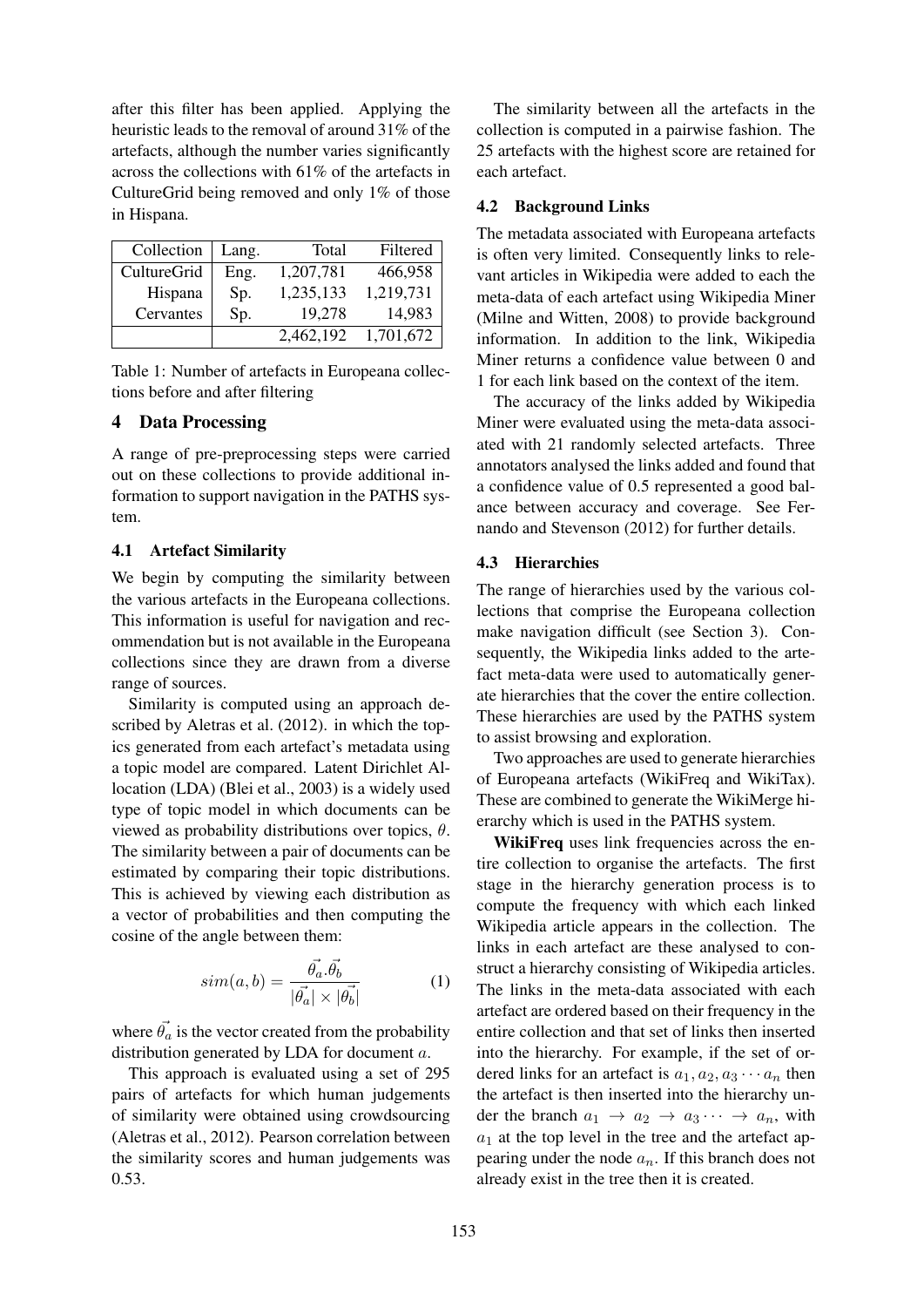The hierarchy is pruned to removing nodes with fewer than 20 artefacts in them. In addition, if a node has more than 20 child nodes, only the 20 most frequent are used.

WikiTax uses the Wikipedia Taxonomy (Ponzetto and Strube, 2011), a taxonomy derived from Wikipedia categories. Europeana artefacts are inserted into this taxonomy using the links added by Wikipedia Miner with each artefact being added to the taxonomy for all categories listed in the links. This leads to a taxonomy in which artefacts can occur in multiple locations.

Each approach was used to generate hierarchies from the Europeana collections. The resulting hierarchies were evaluated via online surveys, see Fernando et al. (2012) for further details. It was found that WikiFreq performed well at placing items into the correct location in the taxonomy and grouping together similar items under the same node. However, the overall structure of WikiTax was judged to be more coherent and comprehensible.

WikiMerge combines combines WikiFreq and WikiTax. WikiFreq is used to link each artefact to Wikipedia articles  $a_1 \ldots a_n$ , but only the link to the most specific article,  $a_n$ , is retained. The  $a_n$  articles are linked to their parent WikiTax topics based on the Wikipedia categories the articles belong to. The resulting hierarchy is pruned removing all WikiTax topics that do not have a WikiFreq child or have only one child topic. Finally top-level topics in the combined hierarchy are then linked to their respective Wikipedia root node.

The resulting WikiMerge hierarchy has WikiFreq topics as its leaves and WikiTax topics as its interior and root nodes. Experiments showed that this approach was successful in combining the strengths of the two methods (Fernando et al., 2012).

## 5 The PATHS System

The PATHS system provides access to the Europeana collections described in Section 3 by making use of the additional information generated using the approaches described in Section 4. The interface of the PATHS system has three main areas:

- Paths enables users to navigate via pathways (see Section 5.1).
- Search supports discovery of both collection artefacts and pathways through keyword search (see Section 5.2).

Explore enables users to explore the collections using a variety of types of overview (see Section 5.3).

### 5.1 Paths Area

This area provides users with access to Europeana through pathways or trails. These are manually generated sets of artefacts organised into a tree structure which are designed to showcase the content available to the user in an organised way. These can be created by users and can be published for others to follow. An example pathway on the topic "railways" is shown in Figure 1. A short description of the pathway's content is shown towards the top of the figure and a graphical overview of its contents at the bottom.



Figure 1: Example pathway on the topic "railways"

Figure 2 shows as example artefact as displayed in the system. The example artefact is a portrait of Catherine the Great. The left side of the figure shows information extracted directly from the Europeana meta-data for this artefact. The title and textual description are shown towards the top left together with a thumbnail image of the artefact. Other information from the meta-data is shown beneath the "About this item" heading. The right side of the figure shows additional information



Figure 2: Example artefact displayed in system interface. Related artefacts and background links are displayed on right hand side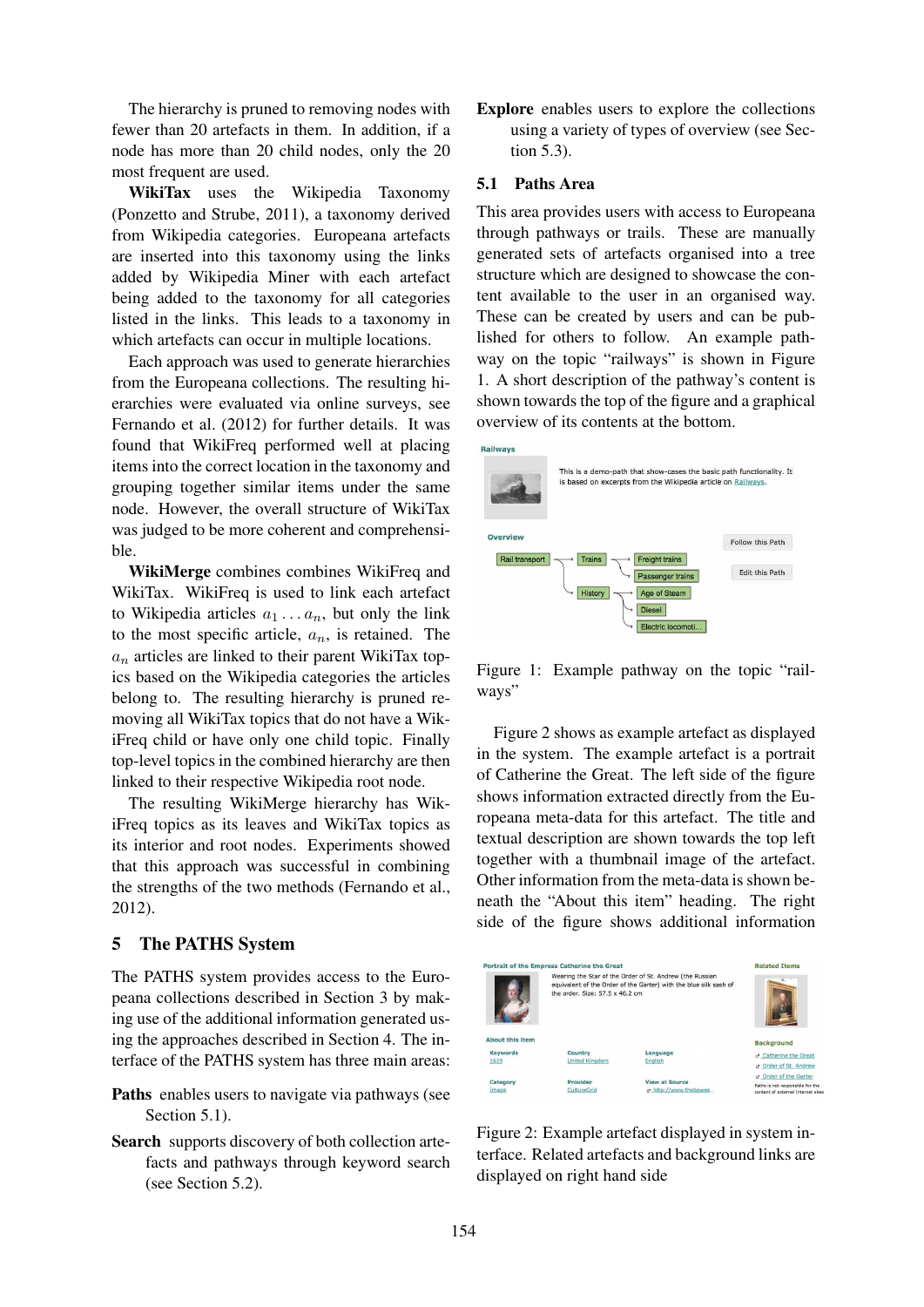

Figure 3: Example visualisations of hierarchy: thesaurus view (top left), tag cloud (top right), map views (bottom)

about the artefact generated using the approaches described in Sections 4.1 and 4.2. Related artefacts are shown to the user one at a time, clicking on the thumbnail image leads to the equivalent page for the related artefact. Below this are links to the Wikipedia articles that are identified in the text of the article's title and description.

## 5.2 Search Area

This area allows users to search for artefacts and pathways using standard keyword search implemented using Lucene (McCandless et al., 2010).

# 5.3 Explore Area

The system provides a variety of ways to view the hierarchies generated using the approach described in Section 4.3. Figure 3 shows how these are displayed for a section of the hierarchy with the label "Society". The simplest view (shown in the top left of Figure 3) is a thesaurus type view in which levels of the hierarchy are represented by indentation. The system also allows levels of the hierarchy to be viewed as a tag cloud (top right of Figure 3). The final representation of the hierarchy is as a map, shown in the bottom of Figure 3.

In this visualisation categories in the hierarchy are represented as "islands" on the map. Zooming in on the map provides more detail about that area of the hierarchy.

# 6 Summary and Future Developments

This paper describes a system for navigating Europeana, an aggregation of collections of cultural heritage artefacts. NLP analysis is used to organise the collection and provide additional information. The results of this analysis are provided to the user through an online interface which provides access to English and Spanish content in Europeana.

Planned future development of this system includes providing recommendations and more personalised access. Similarity information (Section 4.1) can be used to provide information from which the recommendations can be made. Personalised access will make use of information about individual users (e.g. from their browsing behaviour or information they provide about their preferences) to generate individual views of Europeana.